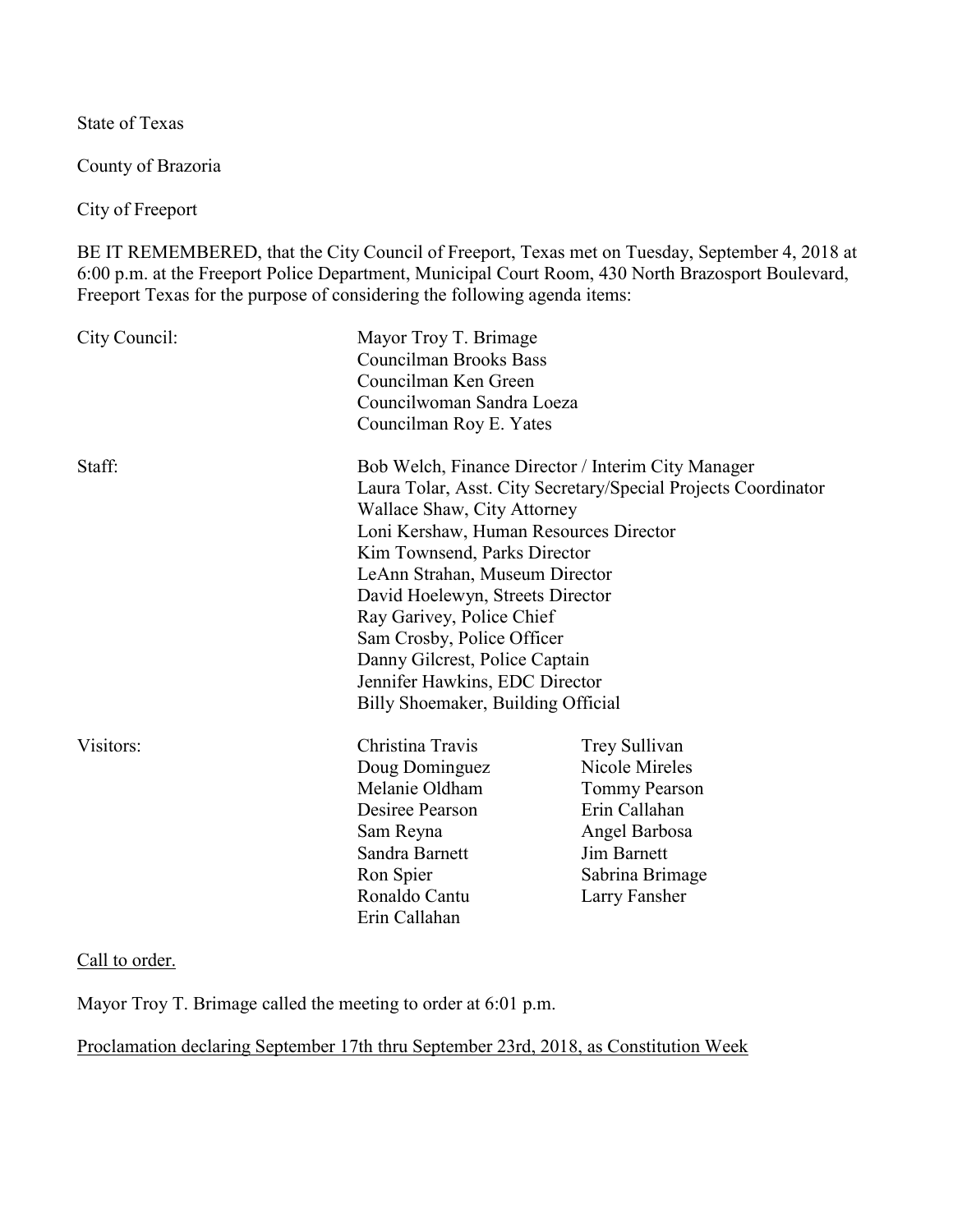Mayor Brimage read and then presented Susan Chappell, Committee Chairman of the Fort Velasco DAR, a proclamation recognizing Constitution Week from September 17 – 23, 2018.

## Consideration of approving the minutes for August 20, 2018, August 22, 2018 and August 27, 2018 meetings.

On a motion by Councilman Bass, seconded by Councilman Green, with all present voting "Aye", Council unanimously approved the minutes for August 20, 2018, August 22, 2018 and August 27, 2018 meetings.

Consideration of voting for a Trustee for the board of trustees, TML Region 14, of the TML MultiState Intergovernmental employee benefit pool.

Mayor Brimage announced that Mr. Jose Sanchez from Lake Jackson was recommended as a good choice for the TML Region 14 Board of Trustees.

On a motion by Councilwoman Loeza, seconded by Councilman Bass, with all present voting "Aye", Council unanimously approved the City's vote for Mr. Jose Sanchez of Lake Jackson.

Consideration of approving Resolution No. 2018-2556 authorizing Mayor to sign and City Secretary to attest a Deed without Warranty for the sale of Lot 23, Block 729 Velasco Townsite, Known locally as 1321 N Avenue M to Guillermo Willie Garcia, the highest bidder.

On a motion by Councilman Yates, seconded by Councilwoman Loeza, with all present voting "Aye", Council unanimously approved Resolution No. 2018-2556.

## Consideration of approving Resolution No. 2018-2557 reappointing Kenny Hayes to the BWA Board.

Mayor Brimage announced that Mr. Hayes currently serves on the BWA Board and attends every meeting. Mayor Brimage recommended that Mr. Hayes continue to serve as the City's representative on this board.

On a motion by Councilwoman Loeza, seconded by Councilwoman Loeza, with all present voting "Aye", Council unanimously voted approved Resolution No. 2018-2557 reappointing Kenny Hayes as the City's representative in the BWA board..

Consideration of approving Resolution No. 2018-2558 authorizing Mayor to sign and City Secretary to attest a Deed without Warranty for the sale to Paul Crow and Ron Spier of the 0.291-acre tract adjoining their 0.212-acre tract known as Lot 2B, Block 211, in the C. Henninger Subdivision known locally as 200 Front Street, Freeport.

Mayor Brimage noted that this sale had already been approved and this item was just to have the Council approve a resolution number authorizing the deed.

Melanie Oldham spoke to ask the council to table this item.

On a motion by Councilman Green, seconded by Councilwoman Loeza, with all present voting "Aye", Council unanimously approved Resolution No. 2018-2558 authorizing Mayor to sign and City Secretary to attest a Deed without Warranty for the sale to Paul Crow and Ron Spier of the 0.291-acre tract adjoining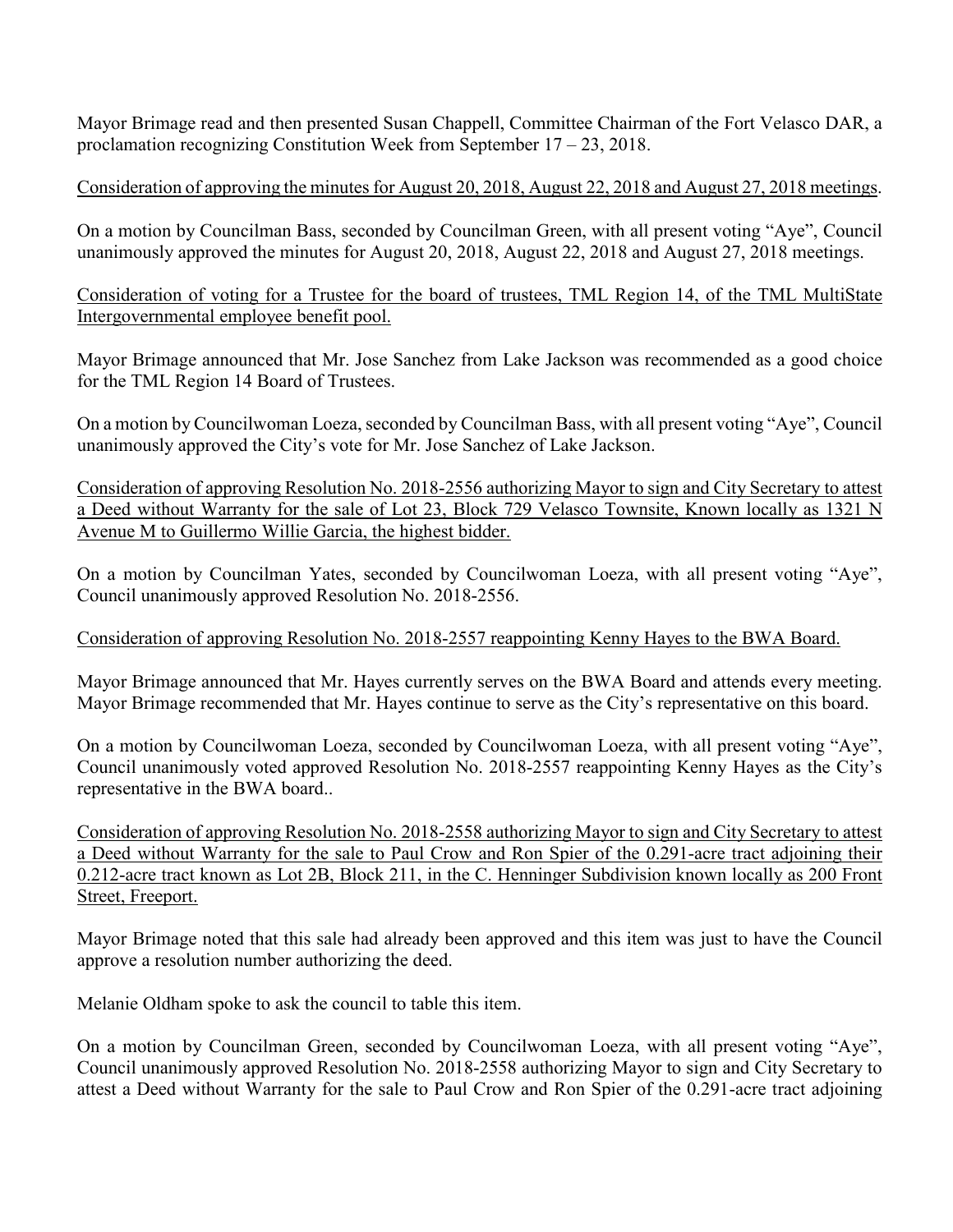their 0.212-acre tract known as Lot 2B, Block 211, in the C. Henninger Subdivision known locally as 200 Front Street, Freeport.

Consideration of approving and awarding the bid for contract mowing, grounds care and flowerbed maintenance and authorizing Mayor to sign and City Secretary to attest such contract.

Parks Director Kim Townsend presented the bids that were received at the bid opening the same day at 2:00pm.

Cornerstone Lawn Service bid an annual price of \$74,999.99. Yellowstone Landscape bid an annual price of \$79,969.27.

Councilman Ken Green asked how the service has been with the current contractor.

Kim Townsend said it has been sufficient and added that the prices have dropped \$5,000 from the last year. Ms. Townsend said that it takes four workers two days to complete the contracted area.

On a motion by Councilman Yates, seconded by Councilman Bass, with all present voting "Aye", Council unanimously awarded the three-year contract for mowing, grounds care and flowerbed maintenance to Cornerstone Lawn Service.

Consideration of paying a loan payment of \$60,000.00 to Southside Bank for joint final loan payment in the name of the City of Freeport and the Freeport Economic Development Corporation

Melanie Oldham spoke to ask the council to table this item.

Mayor Brimage explained that this loan is for beautification and is in the name of the City of Freeport and the Freeport Economic Development Corporation has been making the payments since this loan was setup in 2003.

Freeport Economic Development Corporation Director Jennifer Hawkins explained that the sales tax has dropped 25%. She added that they will be paying the city back next month and this requested payment will pay off the loan.

On a motion by Councilwoman Loeza, seconded by Councilman Bass, with all present voting "Aye", Council unanimously approved the City paying the loan payment of \$60,000 to Southside Bank.

## Consideration of adopting an ordinance authorizing use of "Bill Pay" via internet or telephone

Mayor Brimage commented that this will assist in the large volume of residents paying their bills at the water/court department

Interim City Manager stated that there will be a markup of 3% which is the same if you used a credit card inside City Hall. Also, he added that the kiosk units will be returned and those are \$8,000 per year.

This item was tabled to allow Mr. Shaw to draft an ordinance.